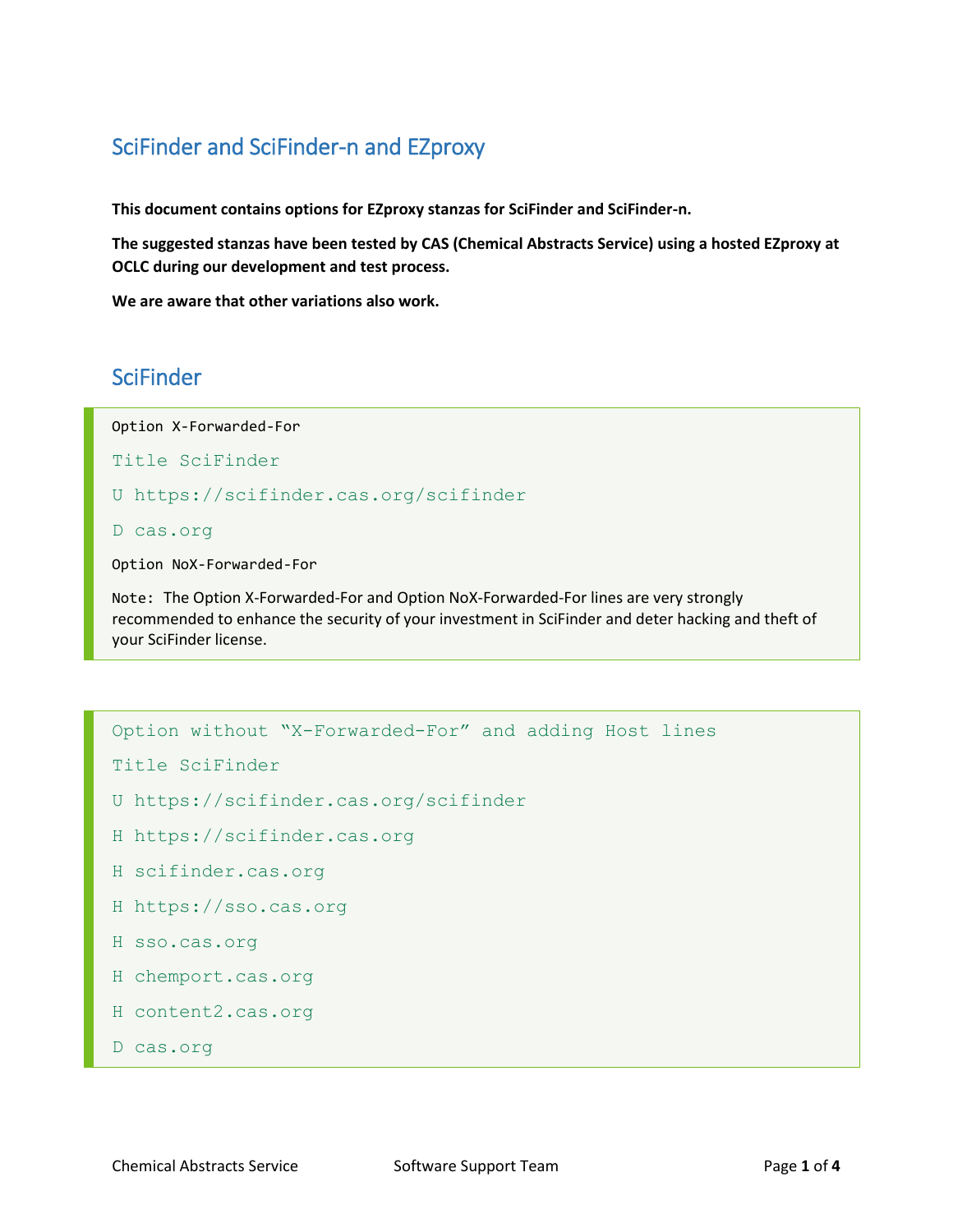Note: CAS testing has shown that Host lines are not needed; however, some IT staffs prefer Host URL's rather than blanket Domain proxy.

## SciFinder-n

SciFinder-n is a newer version with expanded capabilities. Unless EZproxy has added, as a default, HTTPMethod PUT, then that statement is required within the stanza to ensure full feature function.

```
Option X-Forwarded-For
HTTPMethod PUT
HTTPHeader x-cas*
Title SciFinder-n 
HTTPHeader –request –process –x-cas*
U https://scifinder-n.cas.org/
D cas.org
Option NoX-Forwarded-For
```
Note: The Option X-Forwarded-For and Option NoX-Forwarded-For lines are very strongly recommended to enhance the security of your investment in SciFinder and deter hacking and theft of your SciFinder license.

```
Option without "X-Forwarded-For" and adding Host lines
HTTPMethod PUT
HTTPHeader x-cas*
Title SciFinder-n
HTTPHeader –request –process –x-cas*
U https://scifinder-n.cas.org/
H https://scifinder-n.cas.org
H scifinder-n.cas.org
H https://sso.cas.org
```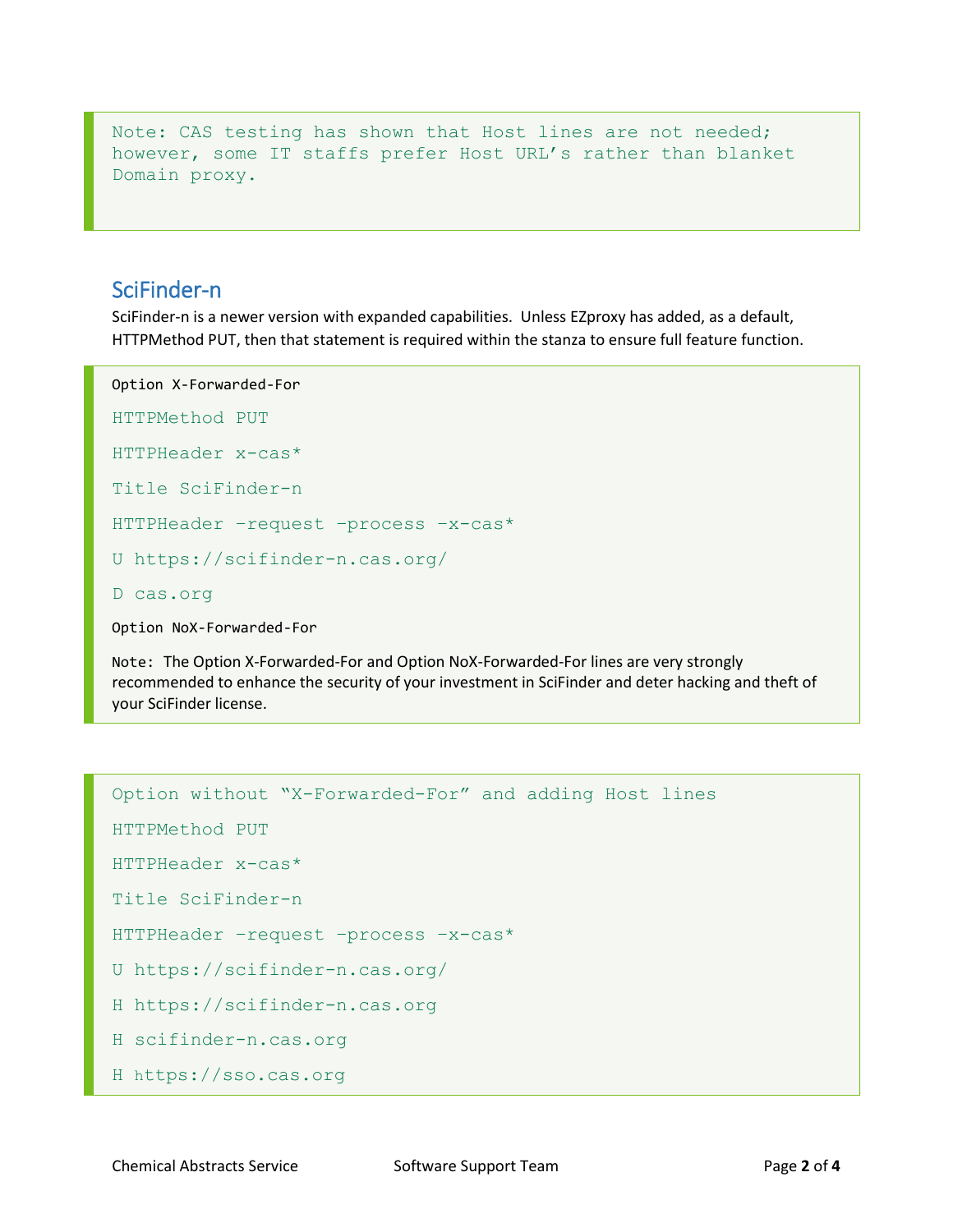```
H sso.cas.org
D cas.org
Note: CAS testing has shown that Host lines are not needed; 
however, some IT staffs prefer Host URL's rather than blanket 
Domain proxy.
```
If your institution offers both SciFinder and SciFinder-n, then you may choose to use a combined stanza. OCLC EZproxy support has an updated combined stanza that has been tested. The URL to access their page is:

**[https://help.oclc.org/Library\\_Management/EZproxy/Database\\_stanzas/SciFinder](https://help.oclc.org/Library_Management/EZproxy/Database_stanzas/SciFinder)**

```
Option X-Forwarded-For
HTTPMethod PUT
HTTPHeader x-cas
Title SciFinder (updated 20200313)
HTTPHeader -request -process x-cas
URL https://scifinder.cas.org/scifinder
H https://scifinder.cas.org
H https://scifinder-n.cas.org
H scifinder.cas.org
H scifinder-n.cas.org
H https://sso.cas.org
H sso.cas.org
H chemport.cas.org
H content2.cas.org
D cas.org
Option NoX-Forwarded-For
```
Note: If you provide access to both SciFinder and SciFinder-n, then two starting URL's will be needed on your institution's site. One for Scifinder at **<https://scifinder.cas.org/scifinder/>** another to set a starting URL on your institution's site to SciFinder-n, replace the full URL after the EZproxy prefix for your institution with the host line: **https://scifinder-n.cas.org/.**